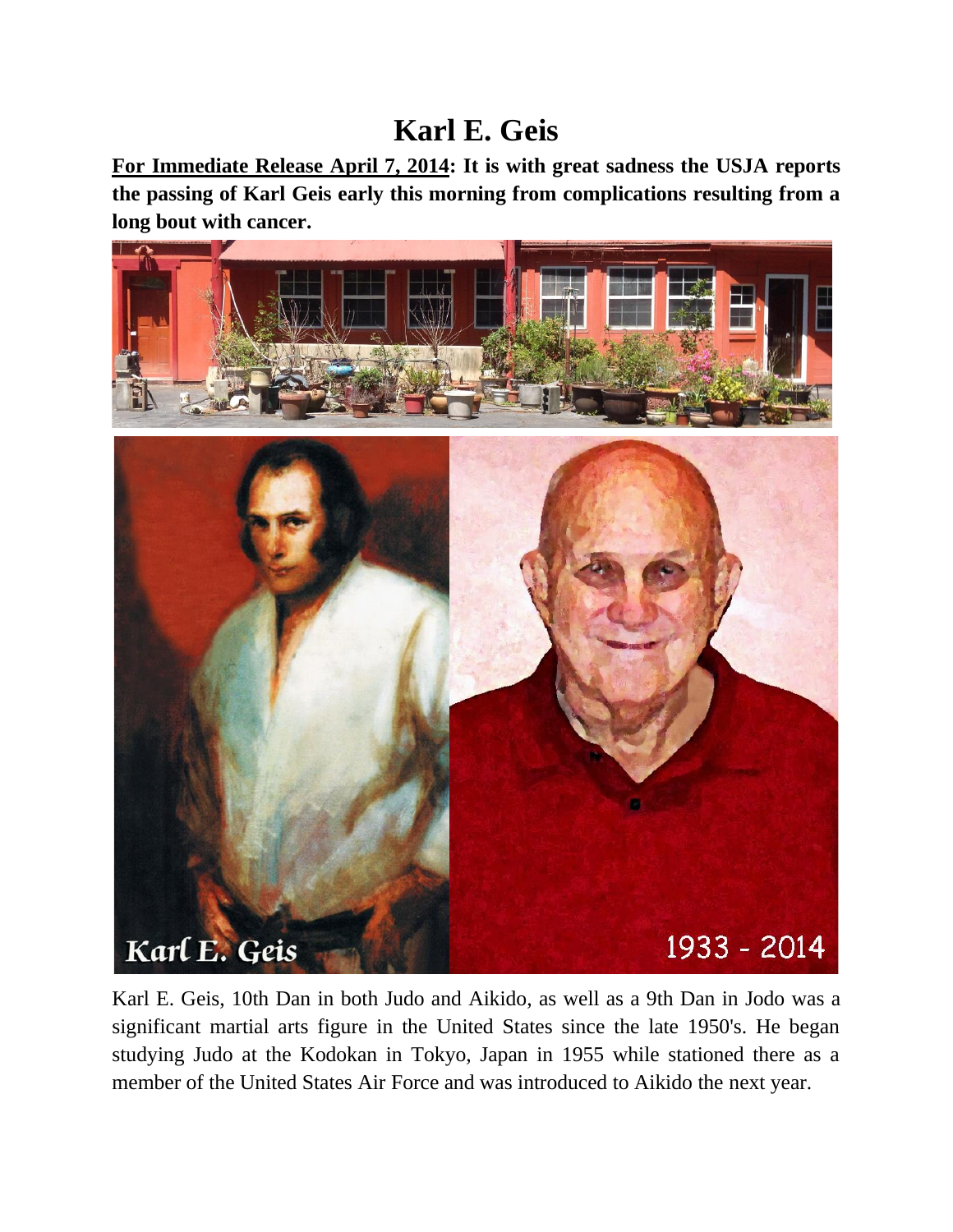Upon his return to the United States, Mr. Geis continued his studies, both at home and on a number of extended sabbaticals in Japan throughout the 1960's, 70's, and 80's, expanding his training to include Jodo as well. His extensive martial arts experience covers an impressive four-and-a-half decades, and for over 15 years he has headed an international association of martial artists nearly a thousand strong. His individual blend of Western analytical thought and Eastern understanding makes his technical styles unique and valuable to martial artists throughout the world.

Mr. Geis pioneered the positive reinforcement method of teaching the martial arts in the early 60's, long before the effectiveness of this approach was recognized and accepted. His work with children is a model for successful schools everywhere. Over the years Mr. Geis has touched the lives of literally thousands of people and is a living example of a generous and unselfish personality.

The significant milestones of Karl Geis' martial arts career began in 1955 with the study of Judo in the Kodokan in Tokyo, Japan.

Karl had the fortune of having the great Judoka Harold "Hal" Sharp,  $9<sup>th</sup>$  Dan become his mentor in Judo in Japan. Mr. Sharp introduced Karl to the following teachers; Sumiuki Kotani, Sensei 10<sup>th</sup> Dan, Yoshimi Osawa, Sensei 10<sup>th</sup> Dan, and Mr. Toshiro Daigo,  $10<sup>th</sup>$  Dan who guided his acquisition of Judo knowledge throughout his entire career. Mr. Sharp's influence in the Kodokan was extensive and he unselfishly shared it with Karl. Because of Mr. Sharp's influence Karl received a vast amount of technical information normally not available to foreigners.

Karl's principle training dojos in Japan were Waseda University Dojo, the Kodokan, and Tokyo Central Police Dojo. Karl's judo competitive career was mainly in Japan

Karl was promoted to Judo 4th degree black belt by the Kodokan in Tokyo, Japan in 1967. A rank rarely given to foreigners in Japan. He was fueled by Mr. Tomiki's request at the time to also being promoted to Aikido 4th Dan.

In 1968, Karl was a principle participant in the founding of the United States Judo Association in Chicago which followed a meeting one year earlier in St. Louis. The other principals according to Karl's own recollection who were also present at the founding of the USJA meeting in Chicago were: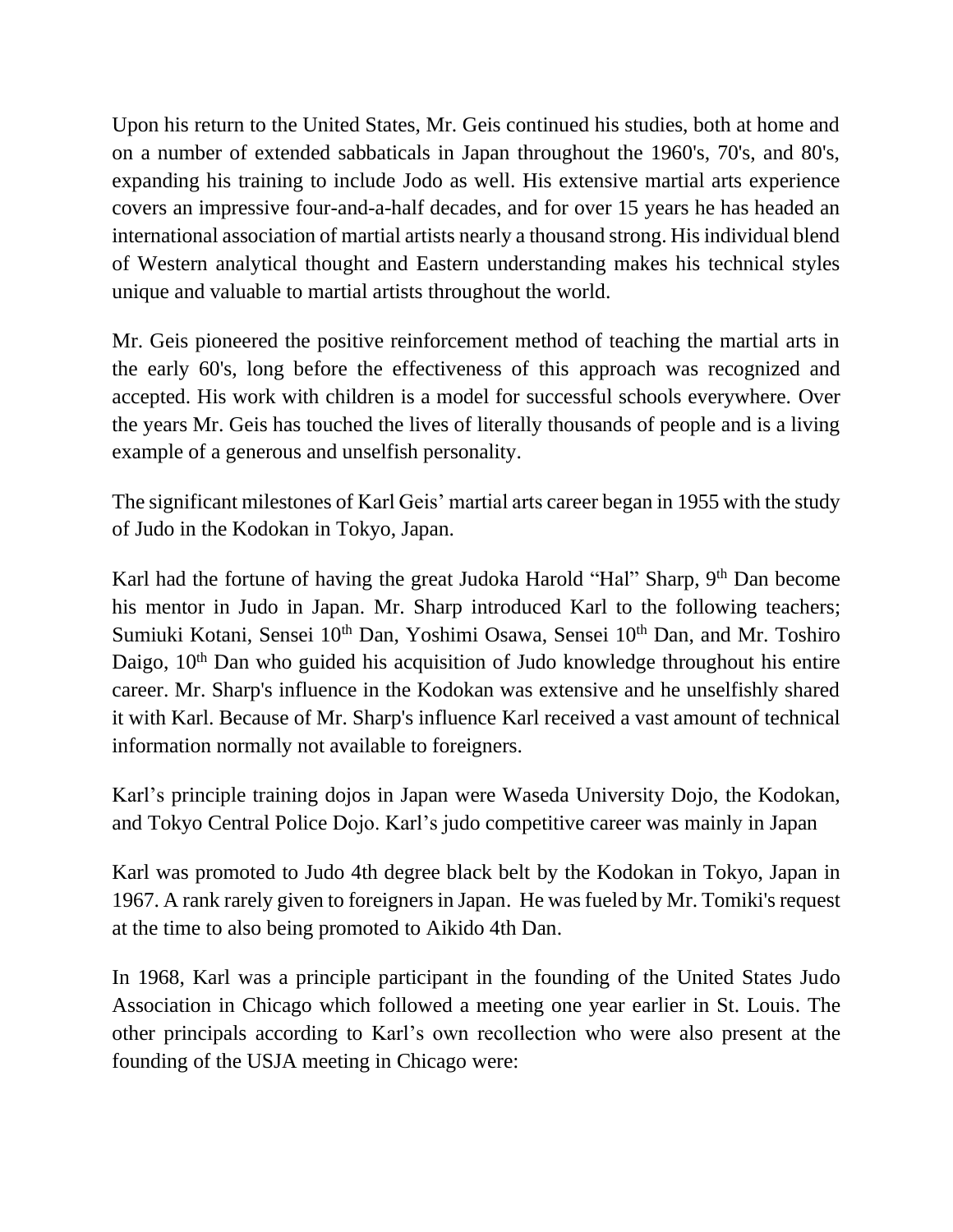| George Bass   | <b>Rick Mertins</b> |
|---------------|---------------------|
| Jim Bregman   | <b>Phil Porter</b>  |
| George Harris | Robey Reed          |

The success Karl's judo students such as Jim Wooley in State, National, Pan American and International competition carried the competitive banner of the USJA for many years. It was in fact the technical superiority of his competitors help to prove to all of American Judo that the new founders of the United States Judo Association were for real in the judo community.

Karl was elected to *Black Belt's* Hall of Fame in 1974, (the same year as Bruce Lee). The United States Judo Association promoted Karl Geis to Judan (10th degree black belt) at a presentation in Houston dojo on March 12th, 2014. Below are letters from the evening's ceremony that were read by USJA President, Gary Goltz.

\_\_\_\_\_\_\_\_\_\_\_\_\_\_\_\_\_\_\_\_\_\_\_\_\_\_\_\_\_\_\_\_\_\_\_\_\_\_\_\_\_\_\_\_\_\_\_\_\_\_\_\_\_\_\_\_\_\_\_\_\_\_\_\_\_\_\_\_

Dear Gary:

Without reservation, I fully support promoting the judo legend Karl Geis to Judan. Karl and I studied judo together in Japan during the early 1950s. In those days he was truly a tiger on the mat and he had a chance to practice and study with Japan's top instructors and legends like Osawa, Daigo, Kotani, Otaki, Kobayashi, Mifune and Tomiki. When Karl returned to the USA he became a professional full-time instructor. We have always been in touch with each other and each time we would sign off with" I love you Karl" or he would say" I love you Hal". Most important I regard Karl as my brother. It is ironic, that I started out as Karl's teacher and later he became my teacher. In my opinion Karl not only had a brilliant mind but he was also a genius when it came to understanding the aspects of judo and aikido. Karl is truly a teacher's teacher.

Hal Sharp

Dear Gary:

Thanks for including the Promotion Board in your decision to promote Karl Geis to Judan. I have known Karl for many years and I know some of his former students who are still active in Judo at the National and International level. His teaching has made great contributions to American Judo. My vote is Yes!

\_\_\_\_\_\_\_\_\_\_\_\_\_\_\_\_\_\_\_\_\_\_\_\_\_\_\_\_\_\_\_\_\_\_\_\_\_\_\_\_\_\_\_\_\_\_\_\_\_\_\_\_\_\_\_\_\_\_\_\_\_\_\_\_\_\_\_\_\_

# Ernie Smith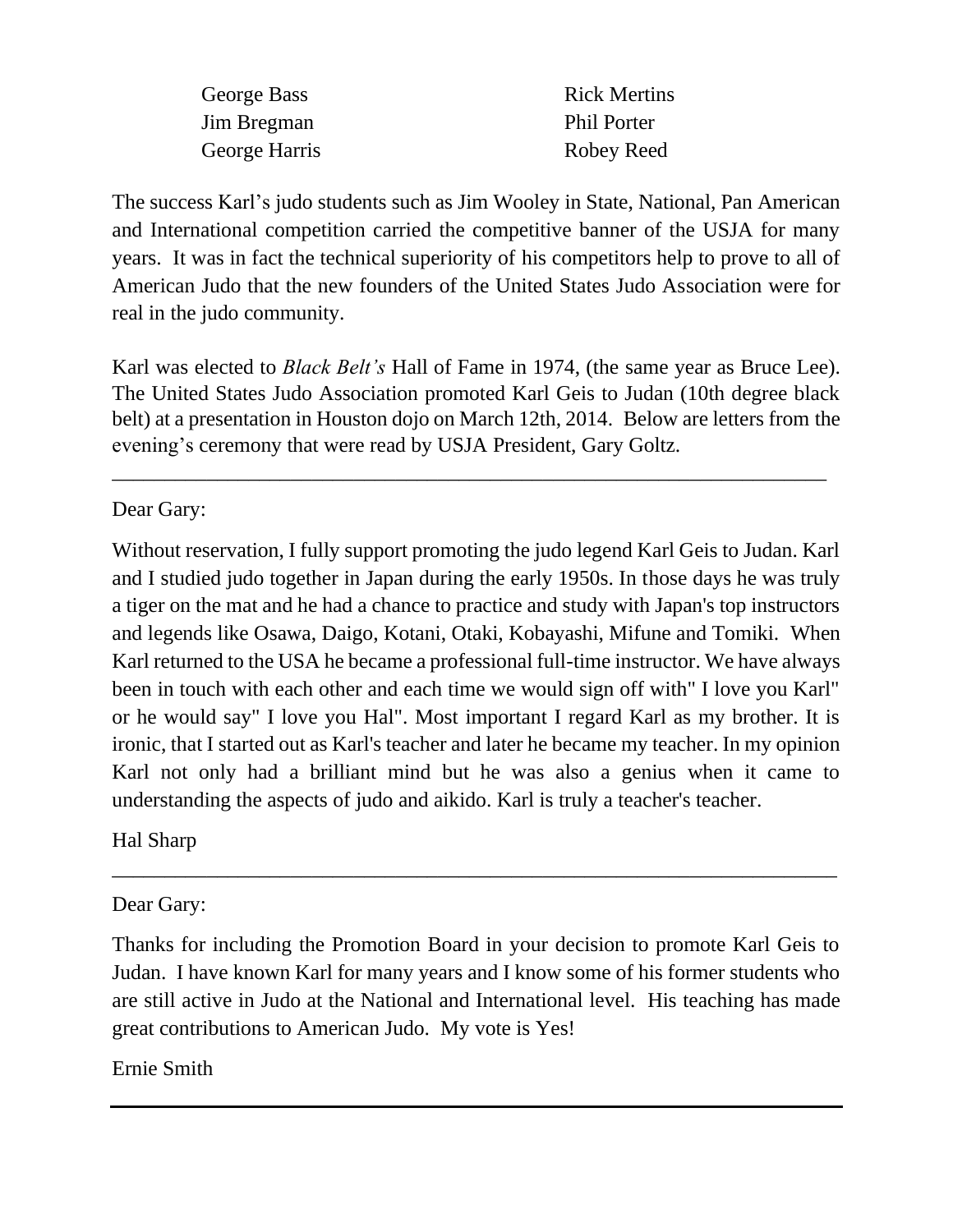Dear Karl:

I was very happy and gratified to hear from Gary that you are being awarded the rank of Judan. You are joining the ranks of some of the greatest men in Judo History. Men like Kotani, Diego, and Osawa. Thank you for allowing me to be a small part of that amazing journey. I am eternally grateful.

Jimmy Wooley

Hi Gary:

Anything lower than  $11<sup>th</sup>$  Degree would be an insult to Karl Geis. How many men or women are not only champions on the mat, but are champions off the mat. Karl walks on water in my book!

\_\_\_\_\_\_\_\_\_\_\_\_\_\_\_\_\_\_\_\_\_\_\_\_\_\_\_\_\_\_\_\_\_\_\_\_\_\_\_\_\_\_\_\_\_\_\_\_\_\_\_\_\_\_\_\_\_\_\_\_\_\_\_\_\_\_\_\_\_

Keep smiling Gene LeBell

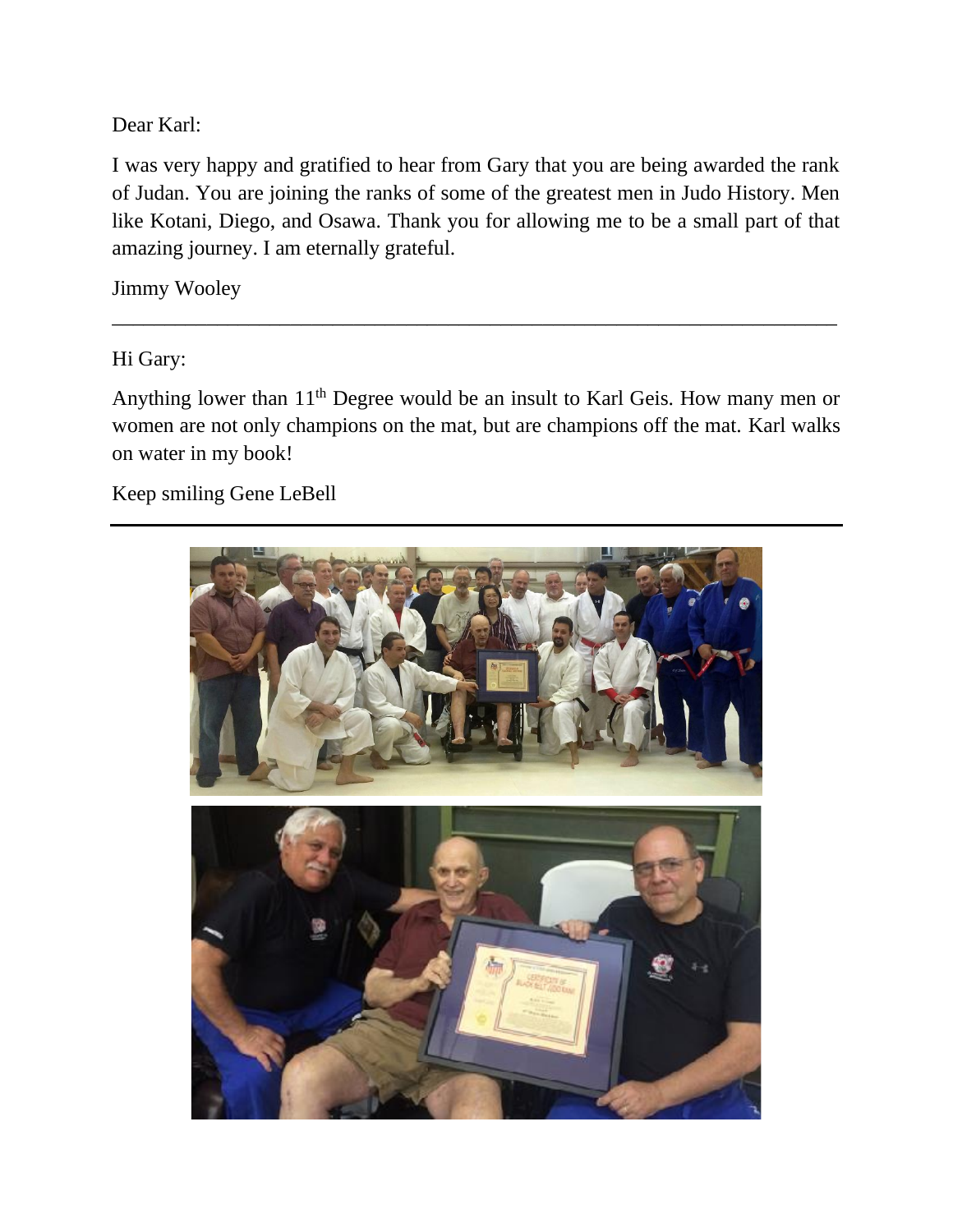### **Obituary for Karl Geis**

It is with great sorrow that we report the departure of Karl Edwin Geis from this world on April 7th, 2014, after succumbing to a prolonged battle with cancer. Mr. Geis was born in Enid, Oklahoma, on October 1, 1933, the son of Martha and Edwin Geis. He is survived by his loving and devoted wife Mrs. Chamaiporn "Cha" Geis, his brother Richard Geis, his sister Virginia Geis, and his sons; Douglas Geis and Kennith Geis, and granddaughter Nina Geis.

Mr. Geis was first exposed to Judo while stationed in Japan as a member of the US Air Force in 1955. He took the opportunity to study with at the Japanese Bureau of Police and the Kodokan and embarked upon a lifelong love affair with Judo from then on. He was a profound coach and his students competed at the State, national and international levels. He was considered one of the leading technical authorities in Judo, and one of Judo's foremost master teachers. Mr. Geis' greatest pleasure did not lie with training national champions; however, it was in training his students to have self-confidence and a sense of their own destiny. He was Judo's supreme psychologist, using his martial art as a tool like a master craftsman to sculpt confident, happy and successful individuals.

Additionally, Mr. Geis's Judo background significantly enabled him to understand Mr. Kenji Tomiki Shihan's Aikido system and to carry it forward in the United States. Mr. Geis took the opportunity to develop a safe, viable, and real Aikido randori system which was a unique and significant contribution to the art of Aikido. Mr Geis's efforts were rewarded when he was promoted to 6th Dan by Mr. Tomiki Shihan, being the first, and only, foreigner to be promoted to this rank by Tomiki Sensei. Lastly, under the instruction of Tsunako Miyake Shihan, Mr. Geis internalized Mr. Takaji Shimizu's Shindo Muso Ryu Jyodo system and, using his Judo and Aikido background, Mr. Geis created a viable weapons self-defense system.

Mr. Geis's legacy is not limited to the accomplishments during his life. It carries forward with the very many lives he touched and his many students. He was our Sensei, and we loved him.

# **Comments on Karl by Gary Goltz, USJA President**

Karl Geis was among the most ethical, intelligent, and knowledgeable judoka's I've ever known. He was a pioneer in judo and a key founder of the USJA. I miss our weekly calls, his mentorship, and most of all his friendship. I'm thankful we got to celebrate his attainment of the 10th Dan with his family, closest students, and my colleague Andy and his wife Edie. Rest in peace Karl knowing your legacy will continue to live on through all of us.